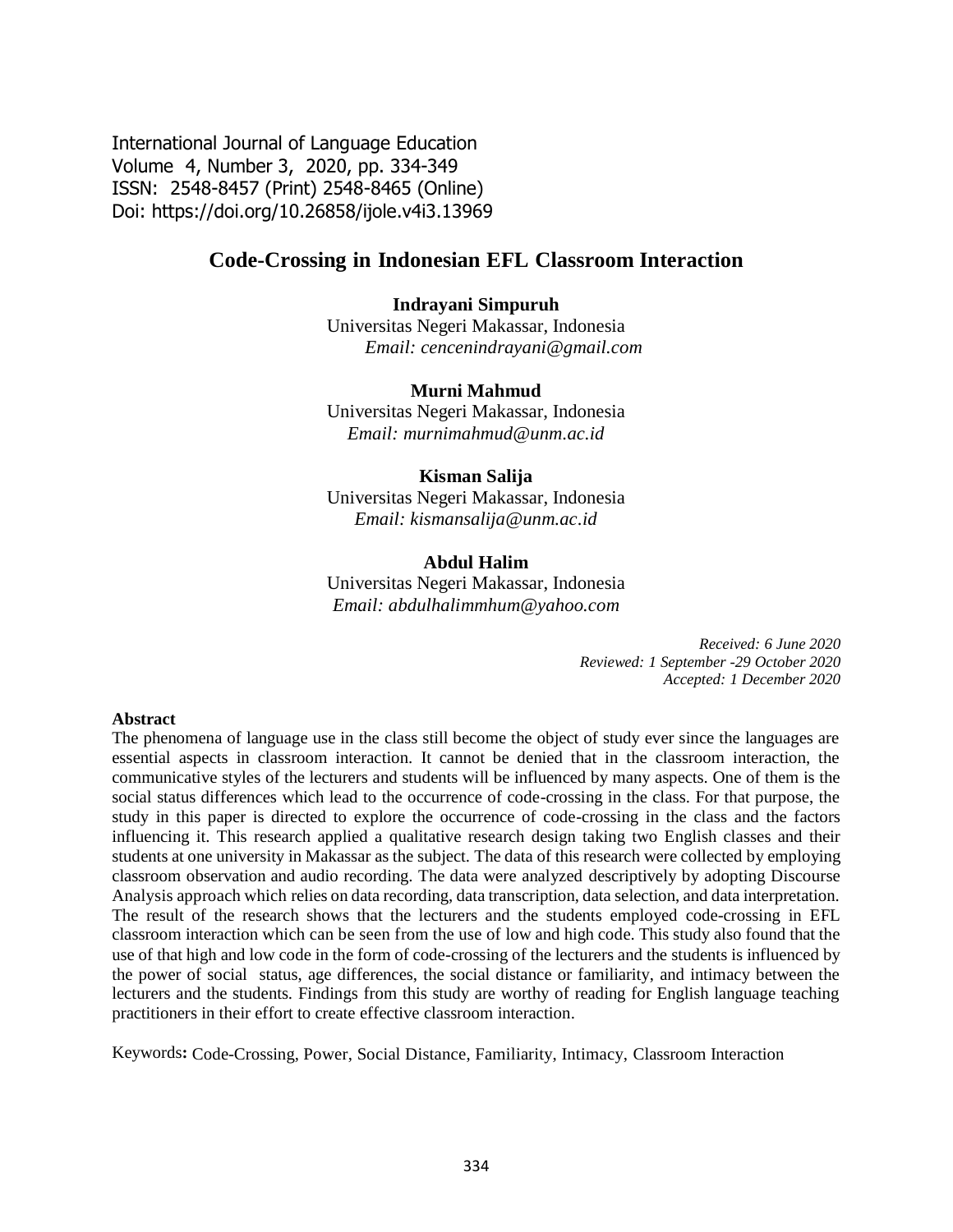### **Introduction**

The use of language to communicate in a certain community still becomes the crucial areas of investigation, especially in the field of sociolinguistics and anthropolinguistics. Studies were directed to promote the effective strategies of communication in order to overcome the problems of communication (Lenhart, Ling, Campbell, & Purcell, 2010; Somsai & Intaraprasert, 2011; Aladdin, 2012; Hua, Nor, & Jaradat, 2012; Golob, Elving, Nielsen, Thomsen, Schultz, Podnar, & Colleoni, 2013; Floreddu, & Cabiddu, 2016; Mahmud, 2017; Pavón Vázquez, & Ramos Ordóñez, 2019).

Studies in these areas were also directed to explore the use of language by a particular community influenced by many different factors such as cultural values, the sociocultural context, language ideology, power relations, the politics of language, and some individual differences such as social status, motivation, attitude, age, intelligence, aptitude, cognitive style, and personality (Kim, 2003; Saville & Troike, 2003; & Haryono, 2011; 2018; Khasinah, 2014; Mashudi, Rahmat, Sanudin, Suliman, & Musanif, 2017). A study conducted by Mashudi, et. al. (2017), for example, show that interactions through the use of spoken language in formal settings and understanding the cultural background of participants contribute to the effectiveness of communicating in a social relationship. These studies show that the use of communication in a sociolinguistic perspective is worth exploring and can contribute to building effective communication strategies.

The area of teaching English is one area that will be affected by this issue. Lecturers and students who interact and communicate in class also need effective communication strategies to achieve a successful English teaching process. In today's society, there are many phenomena that affect the success of interaction in the classroom. One of them is the practice of power and dominance in relation to aspects of communication culture. A study by Milal (2011) shows that lecturers possessed power in dominantly in the class in the forms of the amount of speech, frequency of directive acts, initiative of interaction, control of topic, lecturer being questioner, use of closed questions, lecturer's use of modeled extraction, and lecturer's answering own questions. Another study was conducted by Abdullah and Hosseini (2012) in terms of power and dominance of lecturers in Iranian High School. It was found that the lecturers' domination was mainly manifested in asymmetrical distribution of talk time, turn-taking and elicitation strategies which were appropriated discursively (p. 388). A study by Hikmah (2019) confirms that language has power and dominating power especially in learning and therefore teachers use dominating power through language as a strategy to transfer the learning materials and to encourage students to understand the learning materials delivered through teaching and learning activities. These studies show that lecturer and student communication in the class will automatically be influenced by the strength and dominance of the lecturer and the cultural context of the class.

The above issues encourage the researchers to explore the emergence of cross-crossing in the classroom. The factors that influence the use of the language of speakers such as individual differences (differences in social status and differences in age) can also be found in the teacher and student interaction. Ahmed and Maros (2017) had discussed the problem of high code (high code) used by students to communicate with supervisors. The study conducted by Haryono (2018), also explained that the teacher-student relationship and the context of the conversation can create communication formalities.

Recent studies in term of code or language crossing had been conducted in many different contexts of communities (Dovchin, 2019; Makoni, 2019; Masters & Makoni, 2019; Sultana, 2019). Specific study on this area had been conducted by Wajdi (2009, 2011) and Wajdi, Laksana, Suastra, & Budiarsa, (2010) on Javanese society. However, there are still few studies about the phenomena of code crossing in the area of classroom interaction. Therefore, this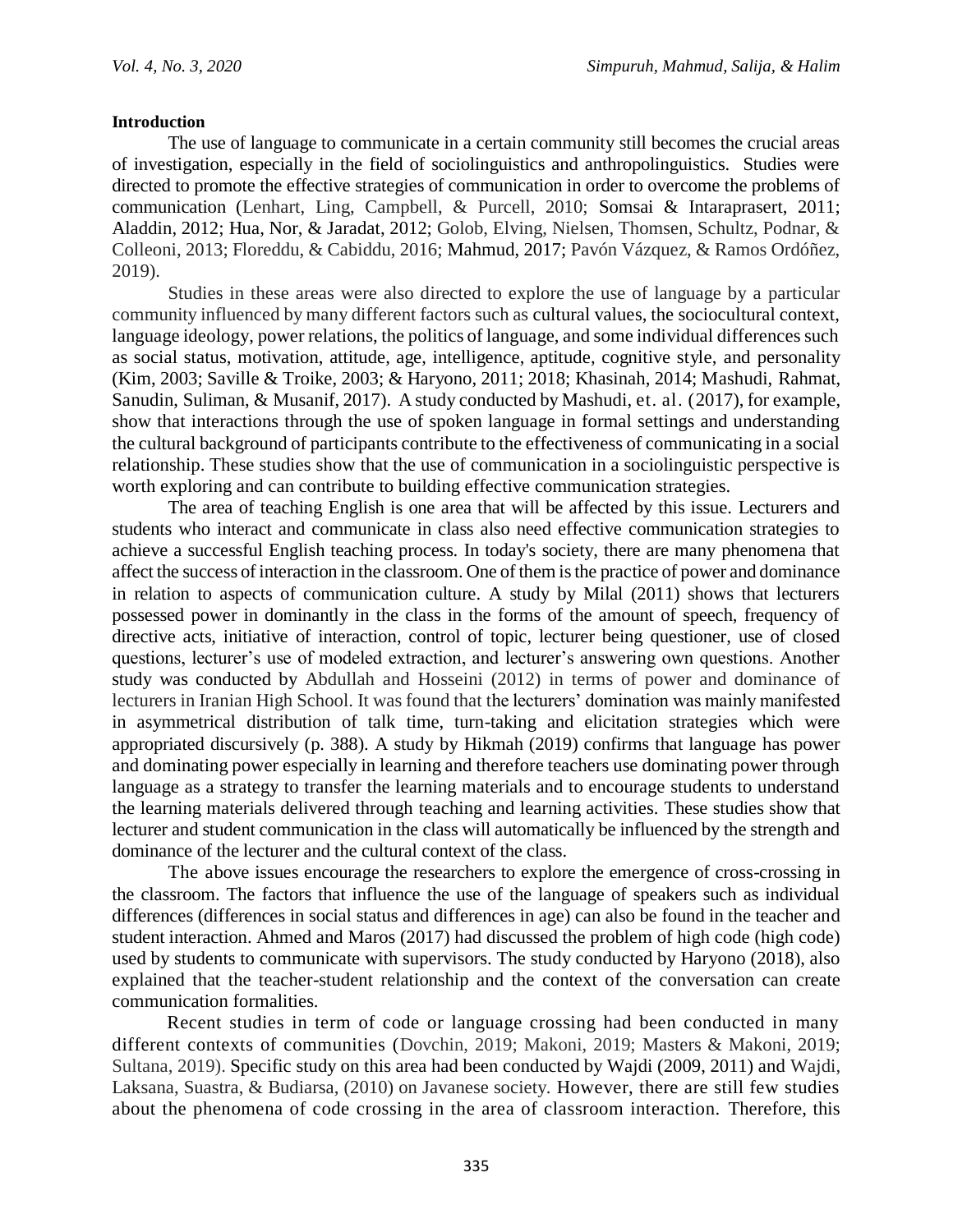paper is directed to explore the occurrence of code-crossing in the class and to examine the influencing factors in the occurrence of that code-crossing. It is expected that from this study, lecturers and educators can get broader insights about the practice of power which may be asymmetrical in the classroom interaction. The findings from this study are expected to contribute to the innovation and creation of more enjoyment and reduction of oppression in the classroom interaction in a country like in Indonesia, whose students come from different languages, cultures, and sociological dimensions. It is expected that good understanding and application of this codecrossing phenomena can contribute to successful communication and interaction between the lecturers and students in the class

## **Review of literature**

In defining code-crossing, the term "code" is worth exploring. Code is a term that refers to a variety. Poedjosoedarmo (1979) states that code can be defined as "a speech system and the application of language elements that have specific characteristics in line with the speaker's background, the relationship between the speaker and the interlocutor and the situation". He also added that the code can be said not only as a language, but also as a variety of languages including dialects and styles. Code can be defined as a system used to communicate between two or more parties used at every opportunity. People are usually asked to choose a particular code every time they choose to speak, and they can also decide to switch from one code to another or to mix codes and choose codes, sometimes in very short speeches. This situation has the potential to create code-crossing.

The issue regarding code-crossing had been observed by some researchers. Rampton (1995) who has first observed that code-crossing is basically a strategy used by the speaker to navigate gaps in communication caused by differences in the speaker's conditions. Rampton (1995) states that language crossing involves "code alternation by people who are not accepted members of the group associated with the second language that they are using (code switching into varieties that are not generally thought to belong to them)". Rampton (1998) furthermore states that language crossing involves "a sense of movement across quite sharply felt social or ethnic boundaries, and it raises issues of legitimacy that participants need to reckon with in the course of their encounter". Rampton (2001) defined language crossing as "the use of language that is not normally though to belong to the speaker". In a recent study on language crossing, Rampton, Charalambous, & Charalambous (2019) show that the study of language crossing moves away from the scenes of multi-ethnic heteroglossia that have dominated the research, and turns instead to a different setting where the language has been introduced as part of a reconciliation initiative.

Other scholars had also investigated the mechanism of language crossing in different communities. Kamwangamalu. (2001), in his study in the new South Africa, found that the multilingual speakers use to construct, maintain, manage, or negotiate their social identities with a focus of on its language crossing and its derivatives, refusal, and passing. Pooley, & Mostefai-Hampshire (2012), in their study, investigated code-crossing and multilingualism among 13–14 year olds in three schools (five classes) in the northern French city of Lille while Chuchu and Noorashid (2015) linked the use of code-crossing as a neutral term from a language, dialect or even a register that is related to the wishes of the speaker in practicing certain codes in a communication situation. Banda (2019) linked the use of the rural languages and traditional music styles to the new ways of languaging and that music styles find connections with the transnational/global world of music.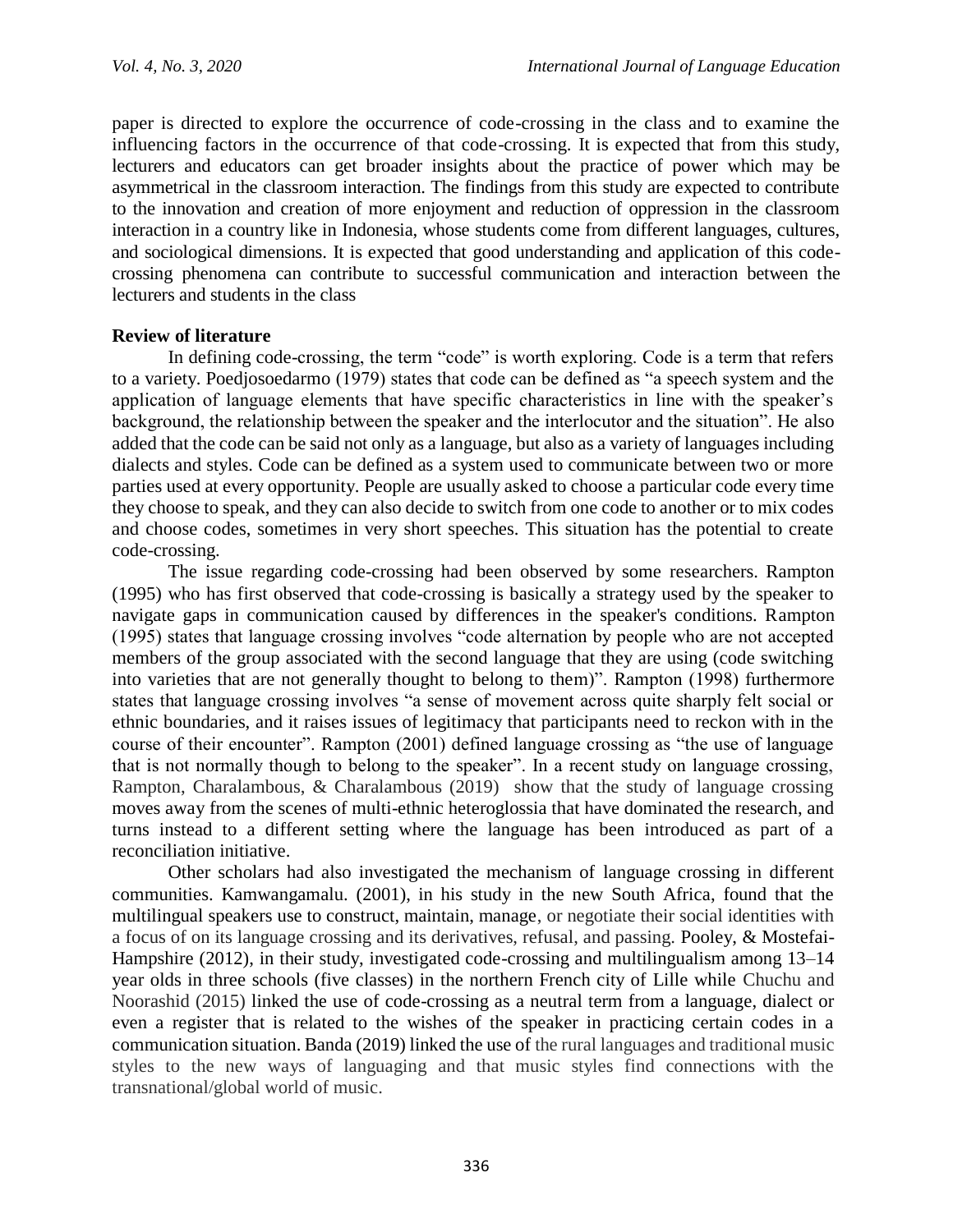In Indonesian context, a study of code-crossing in Javanese society had been conducted by Wajdi (2009; 2011. The phenomenon of cross-crossing is not just a communication strategy, but is a "social contract", namely the recognition of the existence of low and high classes implemented in contracts of communication using the stratification of their own language. Wajdi (2009) states that code-crossing, in a society with social stratification, is a social contract made and agreed by the members of society as an acknowledgment of the existence of two social groups or classes: superior and inferior. In asymmetrical communication, the participants use low and high code utterances to each other. Seen from the communication point of view, code-crossing could be stated as communication contract between superior (who has rights and obligation to use *low code*) and inferior (has rights and obligation to employ *high code*). It could be concluded that superior has to use low code *(ngoko)* and inferior has to employ high code (*karma)* every time they communicate to each other.

# **Research method**

This study employed a descriptive-qualitative research design. Denzin and Lincoln state that qualitative research involves interpretive and naturalistic approaches (2000). In this study, the researchers described naturalistic settings as classroom interactions involving the teachers and students during the teaching and learning process. The data obtained were interpreted to answer the research questions.

This qualitative research was conducted at one university in Makassar, South Sulawesi, Indonesia in 2019. The subject of the research is two English lecturers and two classes of students of English Department. The two English lecturers were chosen because of their competence and working experience in teaching. In this study, the researchers observed two classes in which all of the students in these classes are also taught by both of the lecturers. To collect data, the researchers observed the teaching and learning process of the lecturers and students who use code-crossing in classroom interactions. Classroom observations were conducted six meetings and to aid the process of observation, a video recorder was employed and a field note was taken.

The collected videos from the teaching process were reviewed several times to assist in the analysis of the notes taken during the observation. The videos were also transcribed. To ensure the trustworthiness of the data analysis, both the lecturers and some of the students in both classrooms were consulted after the recording through unstructured interviews (informal conversations). The main purpose was to reconfirm the researcher's interpretation of the discursive strategies that they employed during the classroom interactions. The researchers discussed with the subject about the data that had been recorded from the video.

The transcribed data were then analyzed based on the framework of discourse analysis which relies on data recording, data transcription, data selection, and data interpretation. The classroom interactions were transcribed. The transcripts were next analyzed to describe, interpret, and explain the classroom processes adopting the three-dimensional framework of Fairclough (1992; 2001; 2003) which includes text analysis, discourse practice analysis, and social practice analysis. In text analysis, which is a description of the text's linguistic features, Fairclough (2003) adopts a relational approach to maintain that "textual analysis can focus on just a selected few features of texts [in qualitative research] or many features simultaneously by 'quantitative analysis'…" (p. 6). Discourse practice analysis, which concerns interpreting the discursive strategies used in producing and interpreting text, links the other two layers, text and social practice. Finally, social practice analysis involves the explanation of the relationship between the text and its context of situation, context of institution, and context of society. In this research, the findings resulted from the text analysis and those of the discursive practice analysis were explained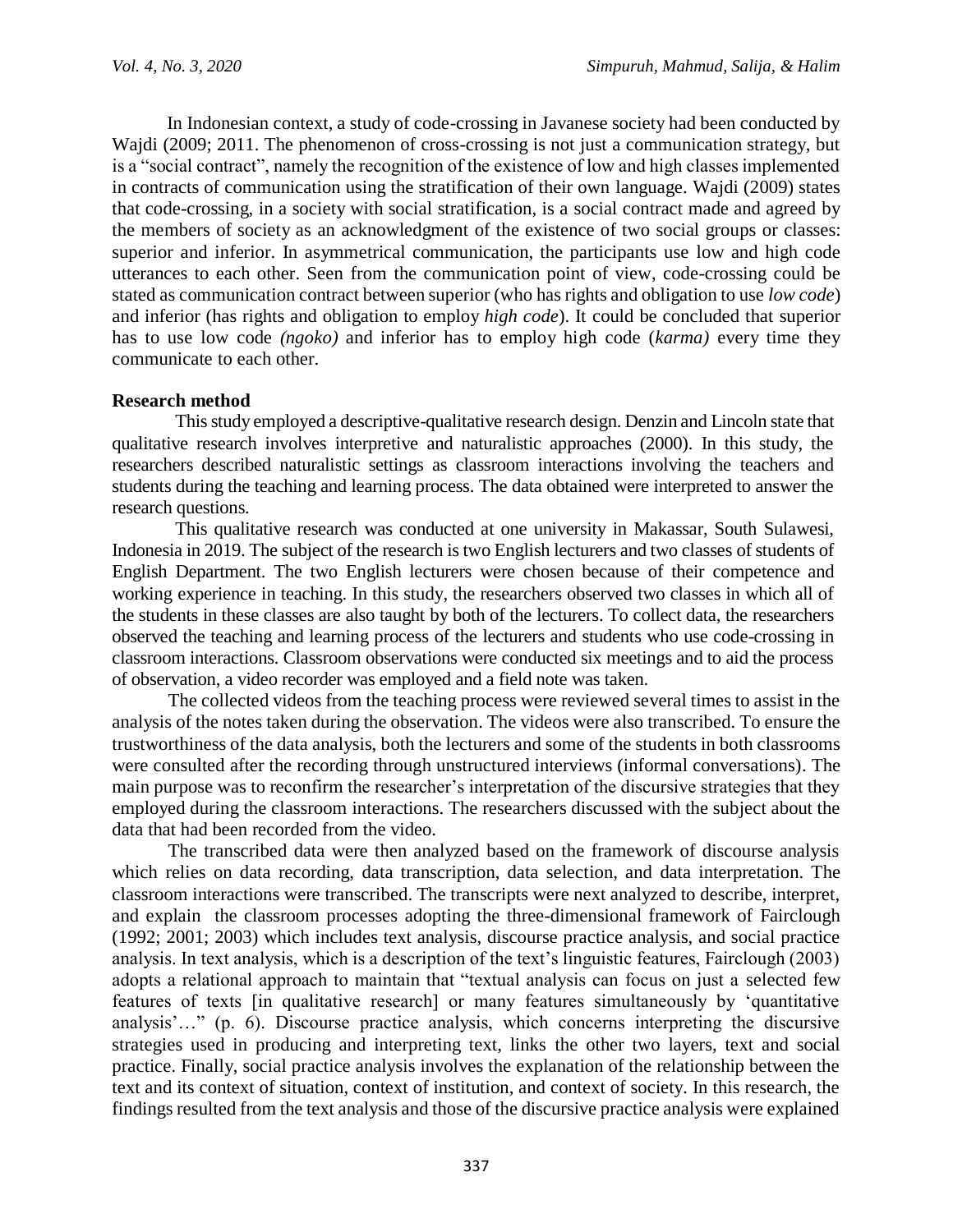in relation to the social context in which the text is embedded, including the socio-cultural and institutional forces which shape the discourse. In this case, the text analysis and those of the discursive practice analysis related to the use of code crossing were explored in relation to factors influencing it in the form of extracts followed by analysis in each section.

# **Findings**

This part illustrated some extracts of the conversation obtained from the lecturers (L) and the students (SS) by using classroom observation and audio recording. The extracts explain the indicators of code-crossing occurring in the conversations and the factors influencing that codecrossing. The indicators of code-crossing are categorized in the form high and low code between the lecturers and students and among the students themselves.

## **Lecturers and students' code-crossing**

Extract 1: Showing the pronunciation of one word

| L:        | okey, the class! say out this word! how do you read this word? |
|-----------|----------------------------------------------------------------|
| $S_{S}$   | jinuen                                                         |
| L:        | sorry?                                                         |
| $S_{S}$ : | genun                                                          |
| L:        | sorry                                                          |
| $Ss$ :    | genin                                                          |
| L:        | sorry?                                                         |
| $S_{S}$ : | geniin, Ma'am                                                  |
|           |                                                                |

In extract 1 above, the lecturer was explaining the way to pronounce the English word "*genuine*". She gave instruction to the class by saying, "*okey, the class! say out this word! how do you read this word?*" She said it directly and did not apply any polite markers. This indicated that the lecturer applied low code influenced by her position as a lecturer who needed to hold the floor in the teaching process. After repeating for many times, one of the students said "*geniin, Ma'am*"*.* Different from the lecturer, the student's answer in this case was categorized as high code, which can be seen in the use of address term "*Ma'am*", showing the high status of the lecturer which need to be respected by the students. Therefore, in this conversation, the lecturer applied low code whereas the students applied high code. This was influenced by the social status and the age differences of the interlocutors. It was also influenced by the dominant power of the lecturer and the class condition, in which the lecturer needs to hold the floor in the teaching process. The same case can be seen in the following extract:

Extract 2: Showing an example of activity in the class

- *L: in Australia school, school kids raise hand, I'm, Sir! angkat tanganmu!. in Australian Schools, kids raise hands by saying "I'm, Sir!" raise your hand!*
- *S: I'm, Sir!*
- *L: yes…*

In extract 2 above, the lecturer was explaining the habit in Australian schools as an example in the class. He said, "*I'm, Sir! angkat tanganmu*" (I'm, Sir! raise your hand!). This is the example of how the students should do in the class. Later the students imitated by saying "*I'm, Sir!*". The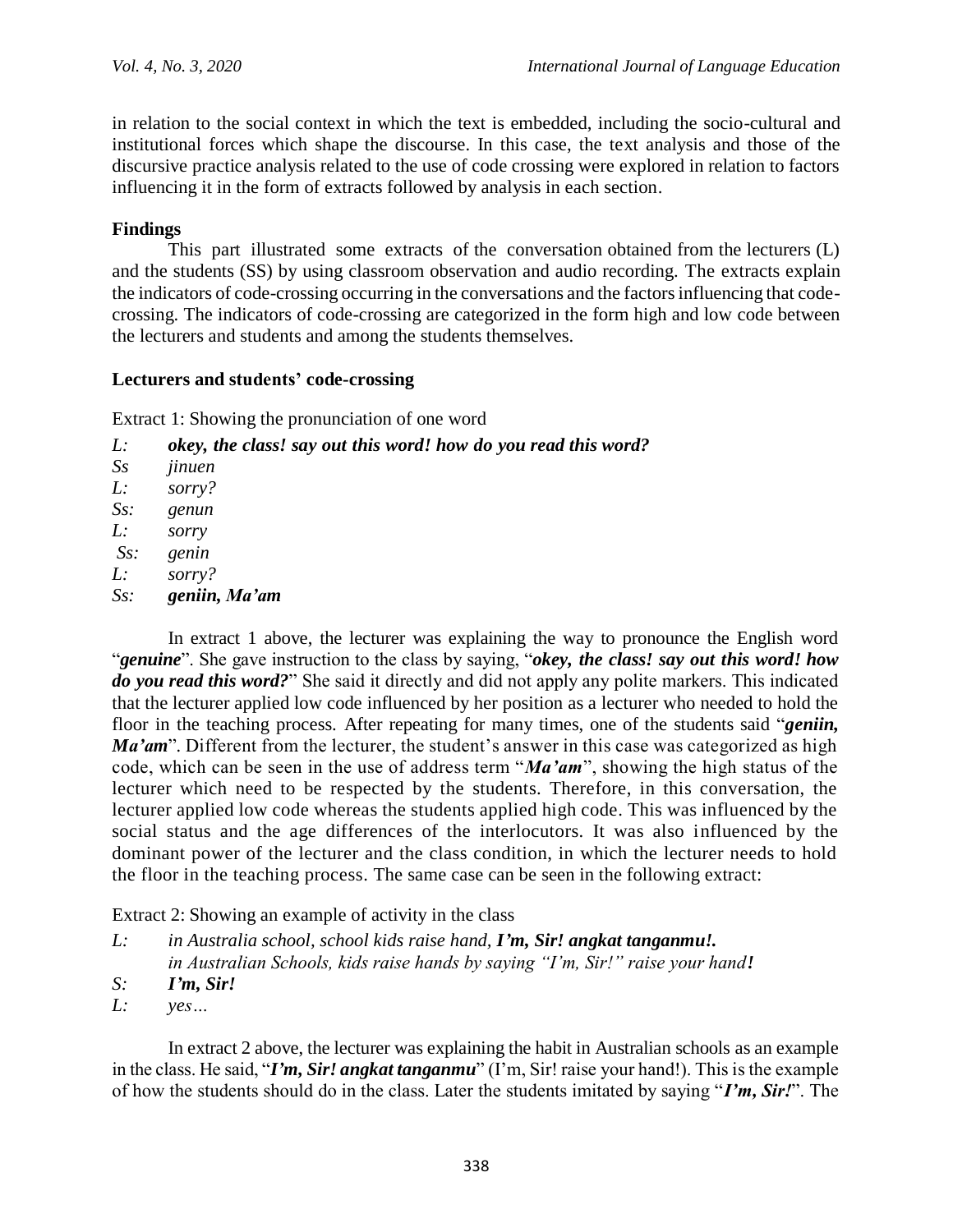use of "*Sir*" by the student indicated high code to the lecturer. Conversely, the lecturer just applied low code which can be seen in the use of direct pronoun "*mu*" in the instruction "*angkat tanganmu*" (raise your hand!). The use of direct instruction without any polite markers was categorized as low code. Therefore, it can be seen that the lecturer was applying low code whereas the students applied high code influenced by the social status between the interlocutors, in which the lecturer dominated the conversation in the class, as a part of his instruction in the teaching process. Another example can be seen in the following extract:

Extract 3: Asking the students' phone number

- *L: nomor hp mu berapa digitkah? how many digits is your phone number?*
- *S: twelve, Ma'am*

In extract 3 above, the lecturer was asking about the phone number of the student. She asked, "*nomor hp mu berapa digitkah*?" (how many digits is your phone number?). The lecturer in that case applied direct pronoun "*mu*", categorized as low code. The word "*mu*" was also applied by the lecturer to address his student. This was categorized as a direct way of addressing, showing that the lecturer dominated the conversation in the class due to his social status possession as a lecturer. Conversely, the high code using address term "*Ma'am*" was applied by the student when he was answering the questions of the lecturer. Based on extract 3 above, it shows that the lecturer and the students used code-crossing in classroom interaction. Like extract 1 and 2 above, the use of low code of the lecturer and the high code of the students was influenced by the dominant status of the lecturer in the class.

Extract 4: Asking the students to write

*L: semua bisa menulis kan? all of you can write, can't you? S: yes. L: semua bisa menulis kan? hello! all of you can write, can't you? hello! Ss: bisa, Ma'am.*

*[we] can, Ma'am*

In extract 4 above, the lecturer asked all of the students whether they all can write or not. She said, "*semua bisa menulis kan?*" (all of you can write, can't you?). But, in fact, not all of the students paid attention to his question. She repeated the question by saying, "*semua bisa menulis kan?*" (all of you can write, can't you*?).* He also said, "*hello*!", which was very direct and therefore functioned to stress his questions and ask more attention from the students. By using the word "*hello*"*,* he was implying that the students need to do what he instructed in the class. This indicated the use of low code of the lecturer in the class. Conversely, the students said "*bisa, Ma'am*" ([we] can, Ma'am). This answer was categorized as high code, which was very polite showing the students' high respect to the lecturer. The use of low code and high code in this extract was influenced by the social status and dominant power of the lecturer in the class.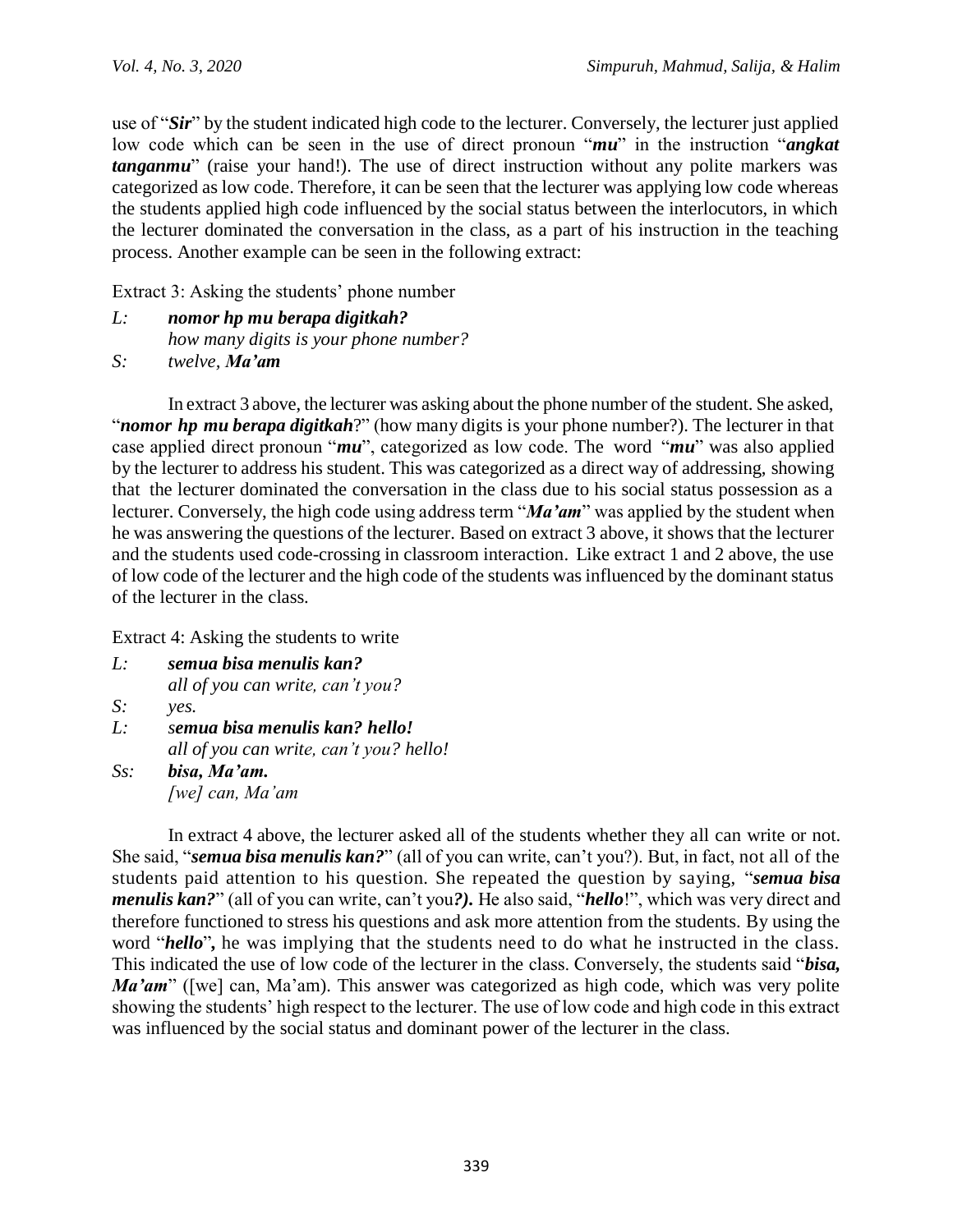Extract 5: Informing about the materials in the class

- *L: please let me give you something ee.. something I don't know whether it is new or not but let me give you something not inside up classroom management.*
- *S1: saya nyalakan LCDnya, Ma'am? should I turn on the LCD, Ma'am?*

In extract 5 above, the lecturer was giving an instruction in the first turn. As a matter of fact, the lecturer had been trying to explain it clearly but the students showed less attention. At last, she said, "*please let me give you something ee..*". She was applying a low code by inserting the word "*please*" in order to stress her point so that the students could understand her instruction. The student then responded, "*saya nyalakan LCDnya, Ma'am?*" (Should I turn on the LCD, Ma'am?)*.* The student's answer was categorized as high code, seen from the address term "*Ma'am*". The quick response of the students to the request of the lecturer showed the high code of the students to the lecturer. Therefore, it can be seen that the lecturer applied low code whereas the student applied high code. This was influenced by the social status and dominant power of the lecturer in the class.

Extract 6: Asking the student to explain himself

- *L: you can understand easily, faster and comprehensible. well, Irsyam? [name of the student] tell me about you!*
- *S: yes, Sir*
- *L: yes. now evaluate yourself.*
- *S: I prefer to speaking..*
- *L: you prefer speaking, you love to speaking.. why, why do you think speaking is very strong?*

In extract 6 above, the lecturer instructed the student to explain himself. He said, "*tell me about you!*". This kind of instruction was formed in the most direct way without modification or addition. This showed the low level of politeness of the lecturer and therefore, it was categorized as low code of the lecturer. Conversely, the students applied high code by using the address term "*yes, Sir*". The conversation was then followed by another instruction by the lecturer "*now evaluate yourself*" and the direct question "*why, why do you think speaking very strong?*". The instruction and the question were expressed directly without any polite markers, showing the low code of the lecturer in the class. Therefore, it can be seen from the conversation that the lecturer and the student applied code-crossing in the class. The lecturer applied low code due to his high social status and his dominant power of the lecturer in the class, whereas the students applied the high code showing their less power in the class as students.

Extract 7: Explaining about classroom management

- *L: yah you see what I mean?*
- *S: yes, Ma'am*
- *L: iya, karena keseringannya tidak mampu mengontrol emosi. kenapa itu terjadi? lack of classroom management understanding. karena kamu tidak paham yang namanya classroom management.*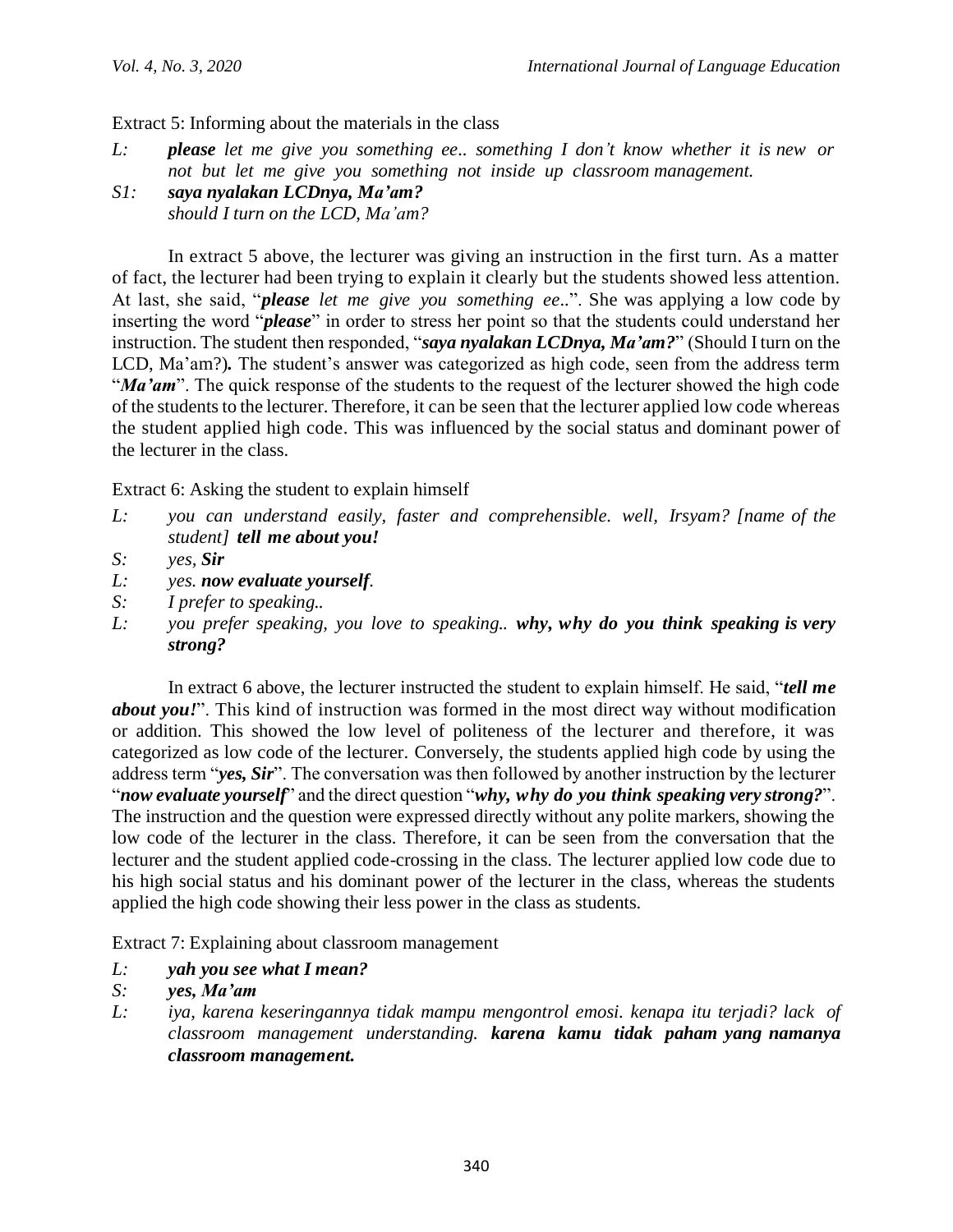*yes, because they usually can't control their emotion. why is it happened? lack of classroom management understanding. because you don't understand about classroom management*

In extract 7 above, the lecturer was explaining about what the students should do in the classroom management. However, the lecturer got impression that the students did not understand her whole explanation. Then she asked, "*yah you see what I mean?*". In this case, she showed her low code to the students. She was showing her direct question which turned to be low level of politeness. Later, she continued her explanation by saying, "*karena kamu tidak paham yang namanya classroom management*" (Because you don't understand about classroom management). This occurred when the lecturer was upset to feel that her students did not understand her explanation for many times about the same thing and the students always did it. So, to express her anger or disappointment to her students, she said her reasons in a more direct way. The word "*kamu*" (you) indicated as low code used by the lecturer to the students. Seen the lecturer's expression, one of the students was trying to minimize the situation by showing confirmation to what the lecturer said. The student said, "*yes, Ma'am*". In this way, the student applied a high code to the lecturer, prompted by the student's inferior status which should always confirm the lecturer's instruction in the class, which always dominant in such kind of classroom interaction.

Extract 8: Explaining about the curriculum material

*L: okey, metodenya apa, tapi ini nanti yang dikurikulum, sorry, di material developmentmu, you tidak perlu membuat yang seperti ini,. okey. what kind of method? But later in the curriculum, sorry, in your material development, you do not need to make like this*

In extract 8 above, the lecturer was explaining about the material on curriculum. She said, "*tapi ini nanti yang dikurikulum, sorry, di material developmentmu you tidak perlu membuat yang seperti ini*" (But later in the curriculum, sorry, in your material development, you do not need to make like this). She instructed the students by using a direct way; however, she inserted an apology, "*sorry*" as a way to polite and therefore it was categorized as high code. Later, she said "*developmentmu*" in which the use of direct pronoun "*mu*" indicated his low code of the lecturer. Based on this extract, it shows that the lecturer employed high and low code due to the social status of the lecturer in the class.

# Extract 9: Giving an advice about health

- *L: d ia tidak bisa kenapa? h e has getting older. usia yang sudah berumur. so kamu, kamu yang perempuan, kalau sudah 40 tahun ke atas hati-hati. he can't, why? he has getting older. the older age. so you are girl if [already] 40 [years old],be careful*
- *Ss: @@ (laughing)*

In extract 9, the lecturer was giving an advice to students saying "*so kamu kamu yang sudah perempuan kalau sudah 40 tahun ke atas hati-hati*" (so you are girl if [already] 40 [years old], be careful). The use of pronoun, "*kamu*" (you) repeated for twice showed the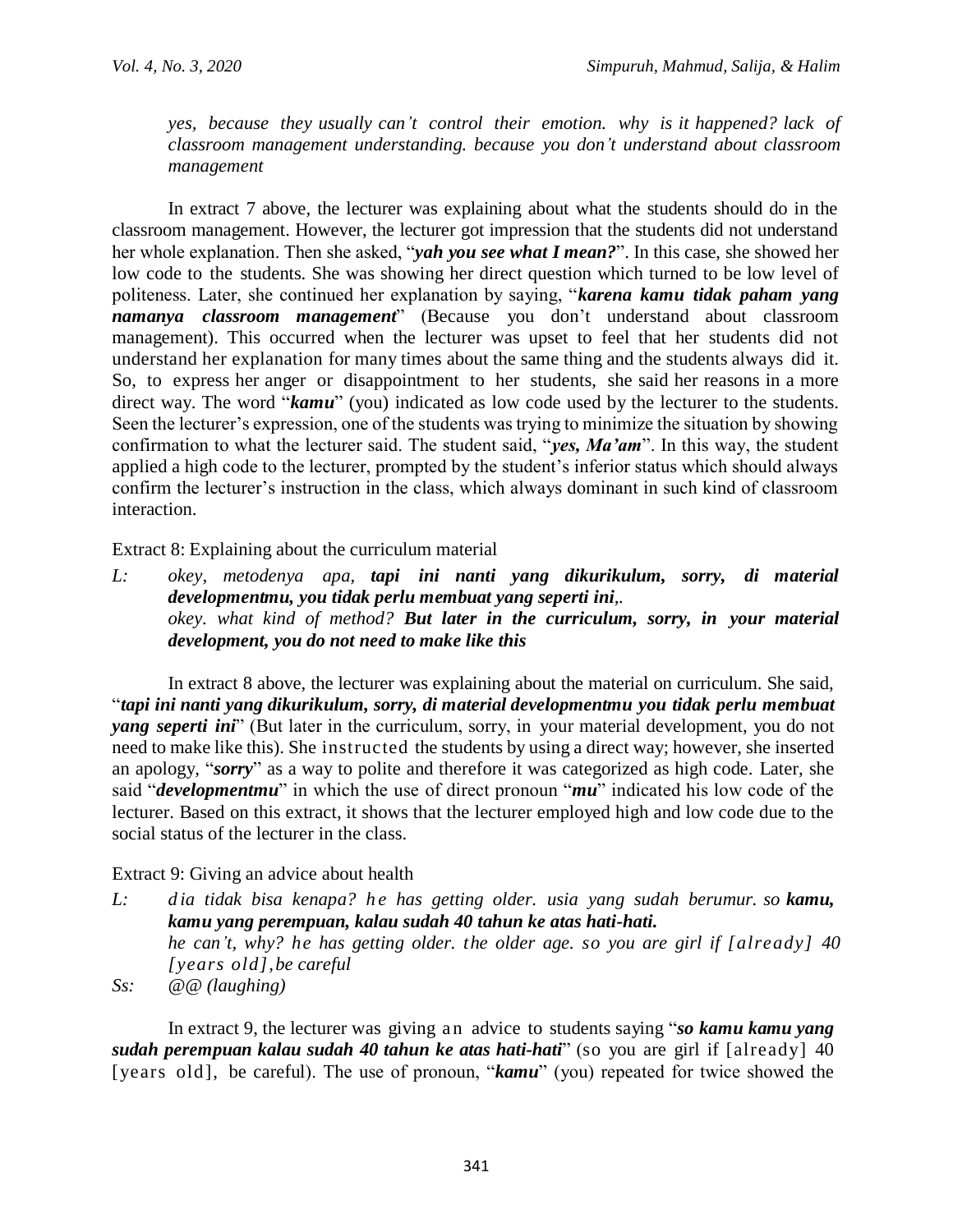lecturer as superior and used low code. Compare with the following extracts in which the lecturers might also apply high code in the class due to some reasons.

Extract 10: Opening the class

- *L: okey, well the class, assalamu alaikum warahmatullahi wabarakatuh ok, well the class, peace be upon you all*
- *SS: waalaikumsalam warahmatullahi wabarakatuh peace be upon you all too*
- *L: emm… I'd like to see you three weeks or two weeks?*
- *SS: two weeks*

*L: two weeks?* 

*SS: yes, Ma'am*

In extract 10 above, the lecturer started the class by saying, "*assalamu alaikum warahmatullahi wabarakatuh*" (ok, well the class, peace be upon you all). This is a kind of greeting which was intended by the lecturer to express his gratitude to the class. Greeting in this case showed that he was showing his high appreciation to the class and therefore, tend to be polite in the class. This was categorized as the high code of the lecturer in the class. Later the students also answered the greeting by saying, "*waalaikumsalam warahmatullahi wabarakatuh*" (peace be upon you all too), which also showed the students' appreciation to the lecturer's greeting. This also showed the high code of the students. Therefore, it can be seen that both of the lecturer and student applied high code, which was intended to show polite interaction in the class. Although the lecturer had high social status and possessed dominant power over the class and the student, the lecturer still applied high code influenced by the need to maintain intimacy and familiarity for them so that their social distance due to their social status was reduced. The same case can be seen in the following extract:

Extract 11: Starting the class interaction

| Ŀ: | well, the class assalamu alaikum warahmatullahi wabarakatuh          |
|----|----------------------------------------------------------------------|
|    | well, the class, peace be upon you                                   |
|    | $\mathcal{C}_{\alpha}$ used eitemeal am wanal matullabi wahanal stub |

- *Ss: waalaikumsalam warahmatullahi wabarakatuh Peace be upon you too*
- *L: first that I'd like to say I miss you so much*

Extract 11 above shows the situation of an interaction between the lecturer and the students when the lecturer was starting the class by greeting to the students. Like in extract 10, the lecturer and the students started the class by greeting to each other showing the use of high code by both parts. The lecturer then said, "*first that I'd like to say I miss you so much*". The expression "*I miss you so much*" shows the familiarity between the students and the lecturer, and therefore created intimacy among them. This showed that the lecturer also employed low code as a part of code-crossing to show her closeness to the students. Another example can be seen in the following extract:

Extract 12: Asking for break

L: *sorry yah kita break sebentar, tidak apa-apa?* [I'am] sorry, let's take a minute, is it okay?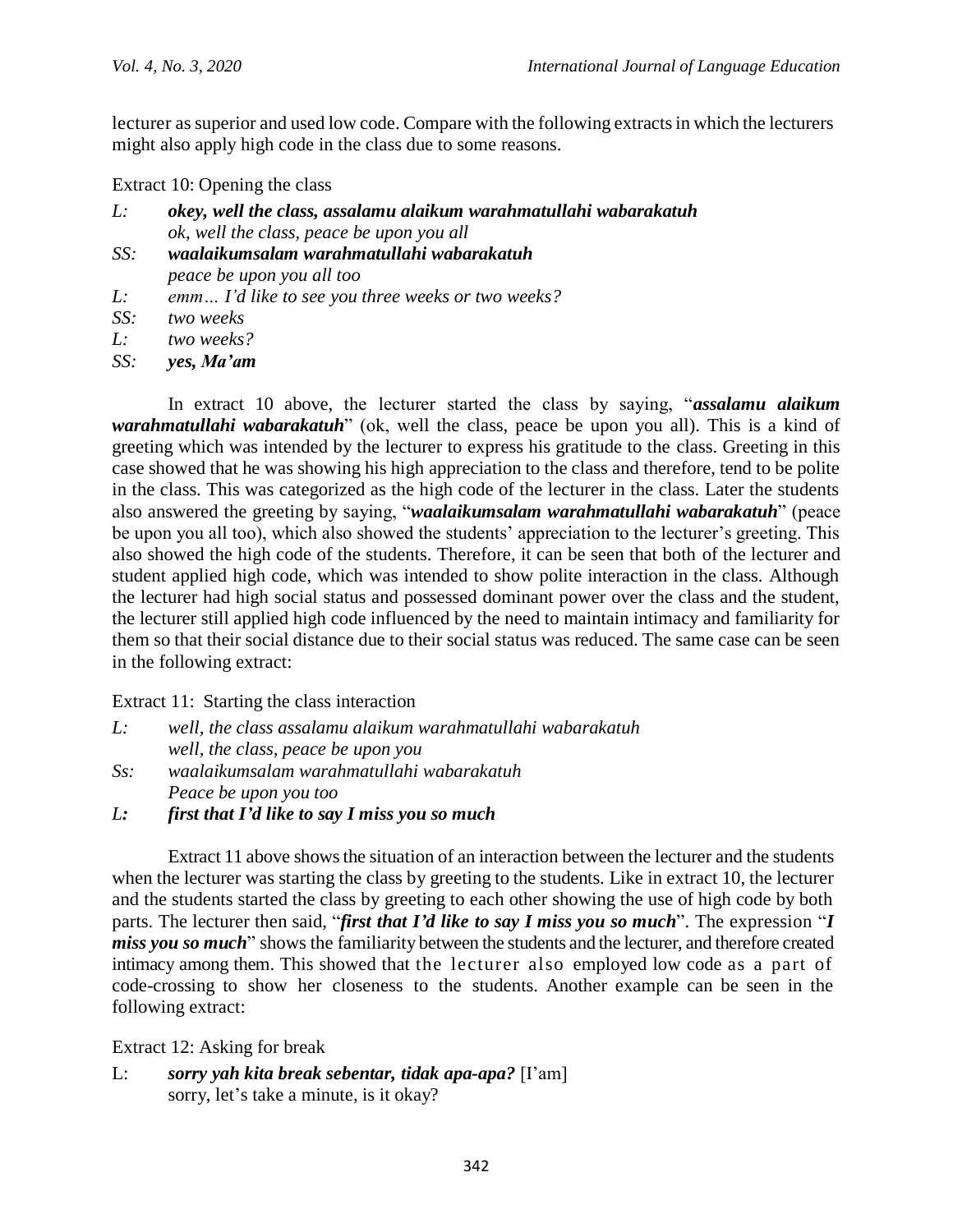S8: *iye, Ma'am* Yes, Ma'am

In extract 12 above, the lecturer said, "*sorry yah, kita break sebentar, tidak apa-apa?*" ([I'm] sorry, let's take a minute, is it okay?). This was said after long explanation about the topic in the class. In this case, the use of apology "*sorry yah*" ([I'am] sorry) showed the low code of the lecturer which was polite and acted less formal to the class. The use of "*yah*" marked the closeness and reduced the familiarity among them. Later she also said "*kita*", which is the inclusive pronoun to include both of them as lecturer and student in the situation. This made the conversation more intimate but then created low code situation. She also said, "*tidak apa apa?*" (is it okay?), showing his willingness to negotiate the situation which reduced the tension during the teaching process. This expression again showed her low code. Therefore, it can be seen that the lecturer applied low code in the class due to the teaching situation in the class. That expression created intimacy between the lecturer and the students and therefore, created low code in the conversation. Conversely, the student used high code to the lecturer, which can be seen when the student said, "*iye, Ma'am*" in Bugis language. The use of "*iye*" derived from Bugis language which means "*yes*" followed by the address term "*Ma'am*" indicated the high code of the student to the lecturer. Therefore, although in the conversation, the lecturer may exercise a dominant power as a lecturer, the need to maintain intimacy in the class made both the lecturer and the student applied high code to each other.

# **Students and students code-crossing**

The following extracts show that the students among themselves also applied codecrossing in their conversations. The examples are as follows:

Extract 13: Asking about the difference

- *S1: bisanya itu. beda-beda semua ya. how could be. All is different*
- *S2: Kak, beda-beda penyusunannya? Older Sister/Brother, is the arrangement different?*

Extract 13 above shows that two students are talking to each other in the class. One of them (S1) is older that the other (S2). S1, the older one said in a simple way, "*bisanya itu. bedabeda semua ya*" (how could be. all is different). This was categorized as simple statement uttered familiarly by the older student (S1) showing that he was free to express his ideas. This was influenced by the age differences, and therefore, he applied low code. Later S2, the younger one responded, "*Kak, beda-beda penyusunannya*" (Older Sister/Brother, is the arrangement different?). It can be seen that the younger students (S2) applied high code to older student (S1) by using respected address term "*Kak*". Therefore, it can be seen that even among the students themselves, the use of high and low code can be practiced among them. One might use low code such as expressed by S1 and high code expressed by S2, although they have the same status as students. Due to different age in the class, regardless of the same grade, the use of code-crossing cannot be avoided. Another example can be seen in the following extract:

Extract 14: Asking about the attendance

*S2: eh, number two. Kak Ros, why I got absent in the first meeting?*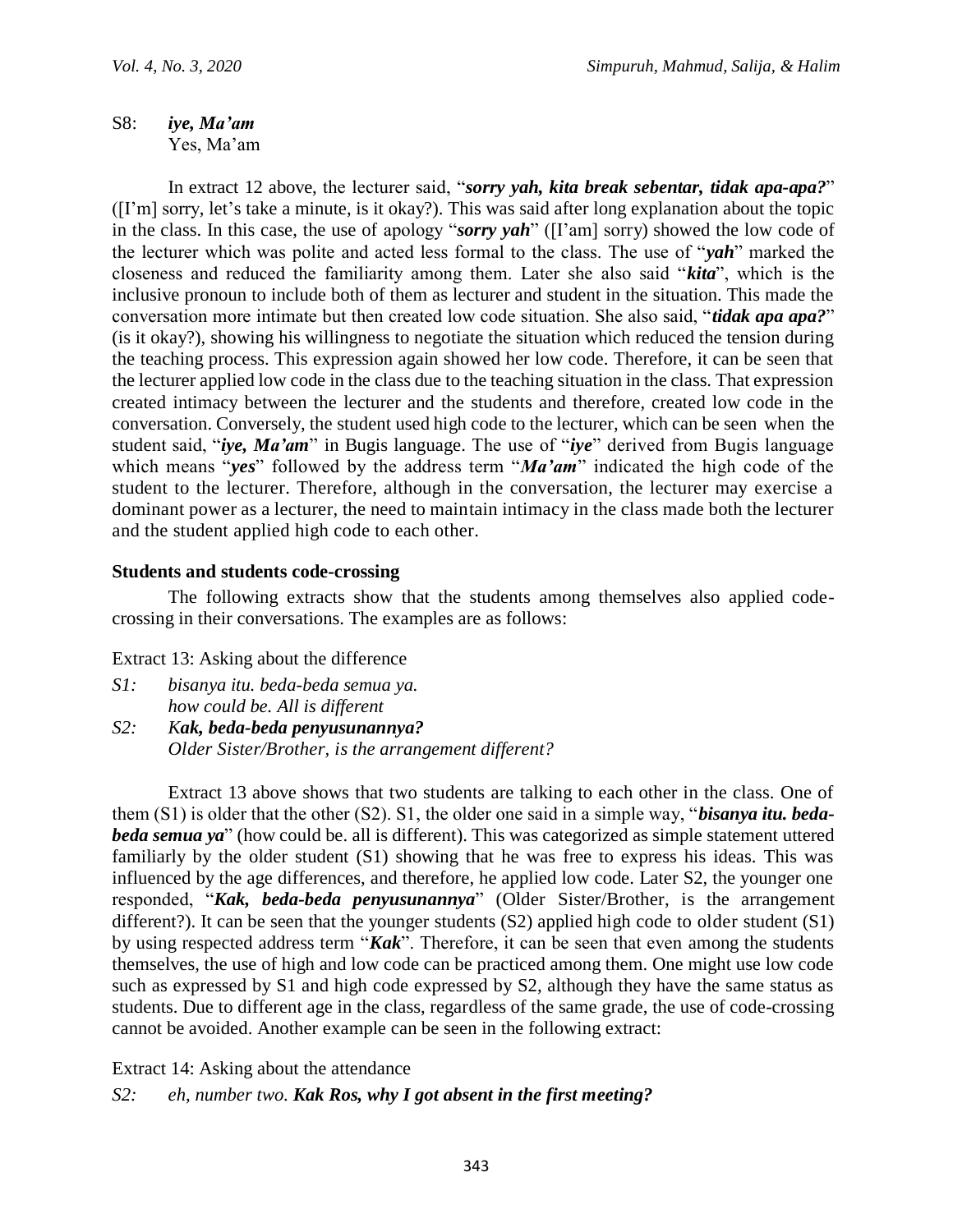### *S3: yang mana, Dek? which one, younger sister/brother? S2: In the first meeting.*

Extract14 above showed that one of the students questioned about her attendance in the first meeting. She noticed the mistakes about the attendance. She was in the class but the absence said she was not present at the time. The chairman is *Kak Ros* who is older than the other students in the class. The use of "*Kak*" to respect senior in this extract showed the high code of the speaker (S2). Kak Ros, the older student also said, "*yang mana, Dek?*". The address term "*Dek*" to respect the junior indicated the low code in code-crossing. Therefore, it can be seen that in the conversation, the students of the same age and the same social status applied high code to each other. It created politeness and intimacy among them. A different example can be seen in the following extract of conversation:

Extract 15: Refusing to answer a question

- *S2: mau ka bertanya I want to ask*
- *S1: kenapa bertanya sama saya ih Why did you ask me?*

In extract 15 above, one of the students wanted to ask a question. She said, "*mau ka bertanya*" (I want to ask). This was categorized as low code since it did not apply polite markers. Indeed it was very direct. The use of pronoun "*ka*" in "*mauka bertanya*" (I want to ask) was derived from Bugis pronoun which was usually expressed toward similar age and status people and in very informal condition. Another student also responded in a direct way too by saying, "*kenapa bertanya sama saya ih*" (Why did you ask me). The use of the word "*ih*" shows a very direct expression and tend to be very easy going and informal. This was also categorized as low code. Therefore, it can be seen that the use of low code in this extract shows close relationship or familiarity between the two students. Another example can be seen in the following extracts of conversation:

# Extract 16: Expressing jokes

- *T: Yah gitu karena kita ternyata selalu memotret, sosok yang selalu kita anggap favorite, yang kita anggap ideal yang bisa kita tiru. So let's see, she should design classroom activities, which promote students motivation, dan ternyata psychal Appereance itu bisa memicu dan memacu motivasi belajar siswa kita, maaf yah mahasiswi yang make upnya jangan terlalu over karena nanti yang diperhatikan alisnya bu guru e, Well, that's because we are always photographing, a figure that we always favorite, that we think is ideal that we can emulate. So let 's see, she should design classroom activities, which promotes students' motivation, and turns out that physical appearance can trigger and stimulate the learning motivation of our students, sorry the female students do not over your make up because the 's eyebrows are noticed later*
- *Ss: @@*
- *S5: alismu weh*
- *your eyebrow heh*
- *S6: kau lipstikmu perbaiki*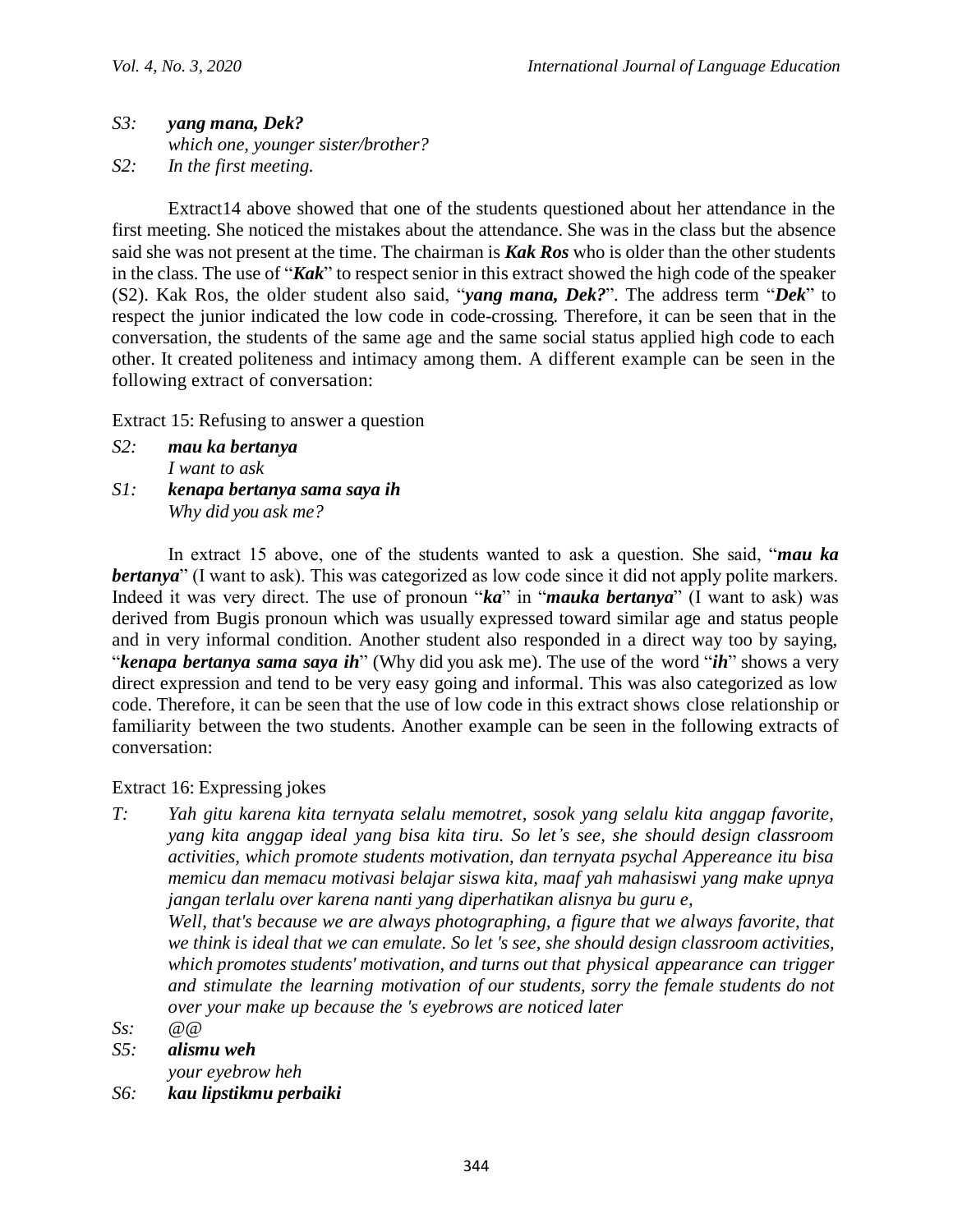### *fix your lipstick S5: biarkanmi weh leave it like that*

In extract 16 above, the lecturer explained the trending way of physical appearance, such as the decoration of eyebrows which tended to be too much. The students laughed at it. One of the students said, "*alismu weh*" (your eyebrow heh). Another student replied "*kau lipstikmu perbaiki*" (fix your lipstick). Another student responded "*biarkanmi weh*" (leave it like that). Those are direct responses from the students towards the explanation of the lecturer, which tended to become a joke among them. The researchers argued that they had already been familiar with their friends, so they spoke familiarly or even use low code. All of the students also applied low code in their conversation due to their familiarity among themselves. The presence of the lecturer in the class who had already talked in low code too made the situation in the classroom more familiar and more informal.

Extract 17: Expression from local language

- *S2: She has been in hospital. semuanya di'? She has been in hospital. Are they all?*
- *S1: ndak. saya menulis begini. Duduk meko. no. I write like this. [you] just sit down*
- *S2: She has been in hospital eh, three weeks ago*

In extract 17 above, the students had a chat to each other. They had a joke about how to make a sentence about someone in the hospital. One of them said in Indonesian language combined with Bugis language, one of the local languages in South Sulawesi Indonesia, "*She has been in hospital. semuanya di'?*" (She has been in hospital. Are they all?). Another student also said "*Ndak. Saya menulis begini. Duduk meko*" (No. I write like this. Just sit down). The expression "*duduk meko*" ([you] just sit down) is derived from Bugis dialect. In terms of code-crossing, the way the students in this extract communicated can be categorized as using low code since those expressions did not apply polite markers and therefore tended to be informal rather than formal. The use of low code in this case was influenced by the familiarity and the intimate relations among the students in the class.

## **Discussion**

Seventeen extracts above had been discussed as examples of the use of code-crossing in the classroom interaction. The first finding shows that the conversations either between the lecturers and students or among the students themselves applied code-crossing which can be seen in the use of low code and high code.

In most of the conversations between lecturers and students (extract 1-7, 9), high code was mostly applied by the students which can be seen in the use of respected and polite markers such as the use of "*Ma'am*", "*Sir*" to address the lecturers*.* Conversely, the lecturers always applied low code in those conversations in the form of direct pronoun, "*mu*" (you) and "*kamu*" (you). High code can also be seen in the use of direct instruction in most of the extracts. In extract 8, 10, and 11, the lecturers were shown to apply high and low code interchangeably. Extract 12 is the

*S1: she, she have been*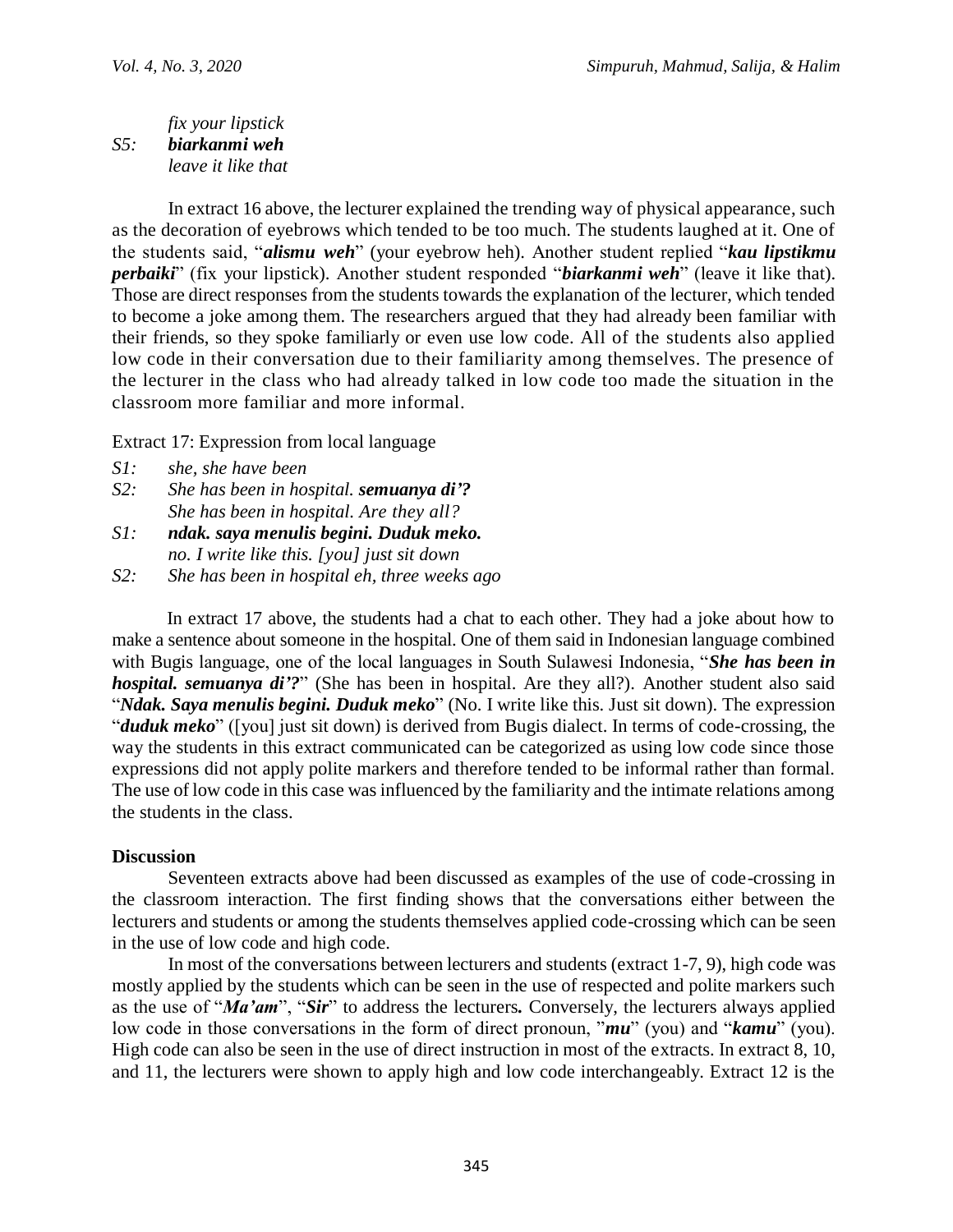only extract in which the lecturer applied low code due to the intimacy and the closeness created in the conversation.

In the conversation among the students themselves (extract 13-14), it can be seen that the students also applied high code by using address terms "*Kak*" (older brother/sister). However, low code by the use of address term "*Dek*" (younger brother/sister) was also used. In other extracts (extract 15-17), low code was mostly applied due to the familiarity among the students themselves and the same level of status and age differences. There were expressions identified as low code such as "*duduk meko*" ([you] just sit down), "*kenapa saya mutanya ih*" (Why did you ask me?), and "*alismu weh*" (your eyebrow heh). In addition, the students applied direct pronoun "*mu*" (you) and "*kau*" (you) which indicated the low code by the students in addressing each other.

The researchers also found some factors influencing those code choices. They are power differences which include social status and age differences. The lecturers who applied low code were influenced by the power dominance they have in the class. This is in line with the study conducted by Wajdi (2009), Wajdi, Laksana, Suastra, & Budiarsa, (2010), and Wajdi, 2011), which found that code-crossing is more likely to occur when the speaker is more powerful than the addressee. In this study, the social status of the lecturer was used to give instruction to students directly. A study by Milal (2011), Abdullah and Hosseini (2012), and Hikmah (2019) have also shown that teachers/lecturers possessed power dominantly in the class, which were used to maintain the progress of the classroom interaction.

This study also shows that another aspect influencing the use of high and low code is social distance/familiarity and intimacy. Finding of this study is also in line with the idea of Brown & Gilman (1960) which highlights the functions of distance or social closeness between individuals in the use of language. The social distance in this study is lecturer's closeness with her/his students. Therefore, the lecturers employed low code verbally to their students because they are familiar, and therefore, they felt intimate and close to each other.

Findings from this study show that in the conversations between the lecturers and students and among the students themselves, different code choices are applied due to the influence of power differences and social distance, which caused the emergence of code-crossing. According to Brown and Gilman (1960), these phenomena remarked the existence of "dyadic asymmetric communication" by of the two different codes, low and high codes by two unequal speakers (teachers/lecturers and students). In relation to Rampton (1995; 1998; 2014), the emergence of those different codes was in line with the speaker's background, the relationship between the speaker and the interlocutor and the situation". Another study by Wajdi and Subiyanto (2018) also reveals the influence of many aspects in the way to communicate in Bali. It was found that "low and high speech levels of the language of Bali are language codes that could be used to show and express social relationship between or among its speakers" (p. 1).

Findings from this study also show that code crossing can become alternatives to create communication strategy among various background of community. Several studies had proved this phenomenon in different contexts of communication, for example in Javanese society (Wajdi, 2009; Wajdi, Laksana, Suastra, & Budiarsa, 2010; Wajdi, 2011). In terms of code choice in the educational setting, a study by Valentina & Elena (2020) had revealed the use of different codes by Cypriot Greek students in the class due to different forms of power and legitimacy which reflects the social value of solidarity and membership in the dominant community. Dovchin (2019) found the use of language crossing as resistance and passing strategy among Mongolian women who encounter linguistic homogeneity, discrimination, and alienation and enable them to resist dominant linguistic norms and standards in the dominant culture. Sultana's study reveals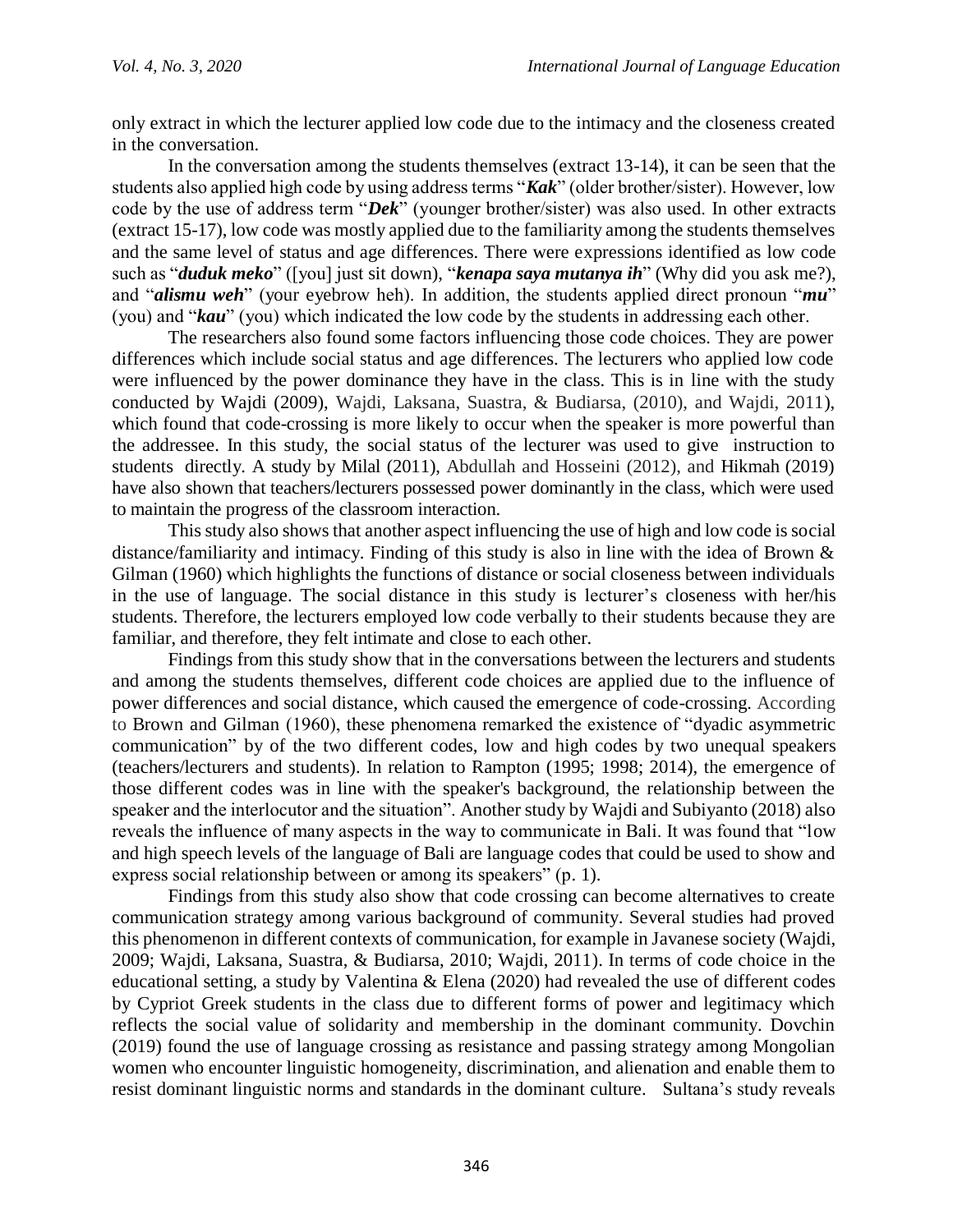that language crossing is in a complex relationship with the societal ideologies and existing stark realities of young adults of Bangladesh (2019). Makoni (2019) in the study among black African immigrants (BAIs) self-styling which enables them to disarticulates the close relationship between language and ethnicity, allowing BAIs to claim an ethnic identity even in instances where they have limited or no proficiency in the relevant language.

All of the above studies show that the use of language crossing can be used for various reasons in different contexts of communication. In this study, it can be seen that code crossing exist in the interaction between teachers and students in the class due to the various individual and social differences. This code crossing functions to bridge the gap of communication between the teachers and the students in order to create effective classroom interaction.

## **Conclusion**

This study had discussed the use of code-crossing in lecturers and students in classroom interaction. There are two different codes which exist, namely low and high code. High code was mostly applied the students whereas low code was employed mostly by the lecturers. This was influenced by the power of social status and age differences which mostly possessed by the lecturers. However, due to the persistence of social distance, familiarity, and intimacy, the lecturers applied high code in the class. In the conversation among the students, high and low code can also be employed, in which the students applied mostly low code whereas the use of high code was influenced by the age differences among the students. It can be seen that the power of social status and age differences, and social distance or familiarity became the most important factors influencing the lecturers and students in applying the code-crossing.

Still very few of study on it, however, and therefore, findings from this study is worthy of reading for English language teaching practitioners in their effort to create effective classroom interaction. It is important to note that the language aspect in terms of code-crossing in the classroom interaction is an important factor in creating effective classroom interaction. Furthermore, findings from this study contributed significantly on the use of code-crossing in other educational contexts. Based on this study, the phenomena of code-crossing are also evident in the class. Classroom interaction is the place where the use of high code and low code by teachers/lecturers and students are exercised and therefore, causes the emergence of codecrossing. More studies in this case need to be further conducted in order to explore other aspects of language choices in the classroom interaction

### Declaration of conflicting interest

The authors state that there is no conflict of interest concerning the publication of this paper.

## Funding acknowledgement

The researchers would like to thank to Directorate of Higher Education for funding this research project under the National Competitive Research Scheme, Thesis Magister Project, 2020.

### **References**

Abdullah, F. S., & Hosseini, K. (2012). Discursive enactment of power in Iranian high school EFL classrooms. *GEMA Online Journal of Language Studies*, *12*(2), 375-392.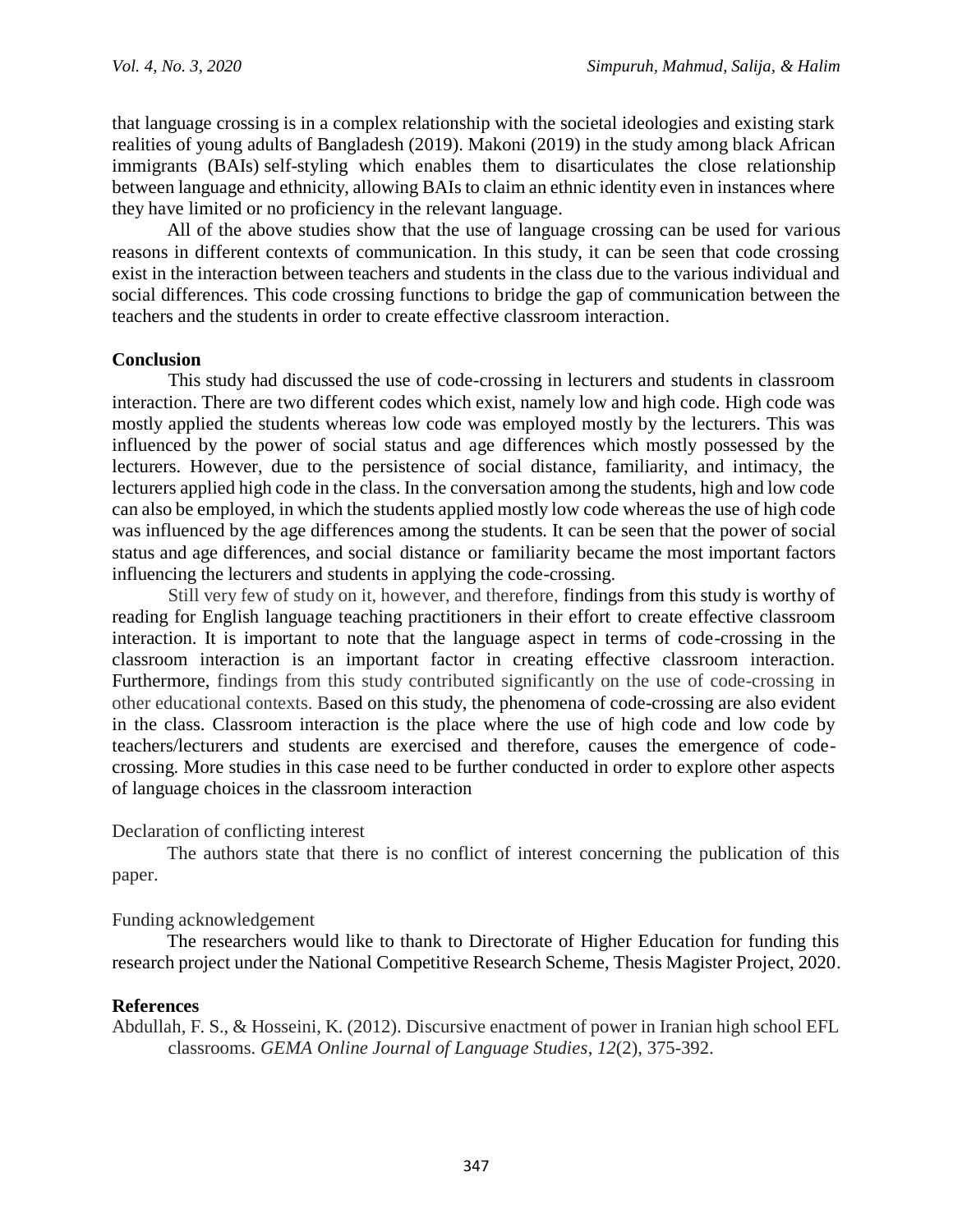- Ahmed, W. K., & Maros, M. (2017). Using hedges as relational work by Arab EFL students in student-supervisor consultations. *GEMA Online Journal of Language Studies*, *17*(1), 89- 105.
- Aladdin, A. (2012). An analysis of the usage of communication strategies in Arabic oral communication. *GEMA Online Journal of Language Studies, 12*(2), 645-666.
- Banda, F. (2019). Beyond language crossing: exploring multilingualism and multicultural identities through popular music lyrics. *Journal of Multicultural Discourses*, *14*(4), 373- 389.
- Brown, R. & Gilman, A. (1960). The pronouns of power and solidarity. In P. Giglioli (1972) (Ed). *Language and Social Context*, (pp. 252-282). Harmonsworth: Penguin.
- Chuchu, F., & Noorashid, N. (2015). Code choice within intercultural communication among ethnic minority in Brunei. *Indonesian Journal of Applied Linguistics*, *5*(1), 86-94.
- Denzin, N. & Lincoln, Y. (Eds.).(2000). *Handbook of qualitative research*. London: Sage Publication Inc.
- Dovchin, S. (2019). Language crossing and linguistic racism: Mongolian immigrant women in Australia. *Journal of Multicultural Discourses*, *14*(4), 334-351.
- Fairclough, N. (1992). *Discourse and social change.* Cambridge: Polity Press.
- Fairclough, N. (2001). *Language and power (2nd Ed.).* Harlow: Longman.
- Fairclough, N. (2003). *Analyzing discourse: Textual analysis for social research*. London: Routledge.
- Floreddu, P. B., & Cabiddu, F. (2016). Social media communication strategies. *Journal of Services Marketing*, *30*(5), 490-503.
- Golob, U., Elving, W. J., Nielsen, A. E., Thomsen, C., Schultz, F., Podnar, K., & Colleoni, E. (2013). CSR communication strategies for organizational legitimacy in social media. *Corporate Communications: An International Journal*, *18*(2), 176-192.
- Haryono, A. (2011). Pola komunikasi warna nu etnis madura sebagai refleksi budaya paternalistik. *Humaniora: Jurnal Budaya, Sastra dan Bahasa, 23*(2).175-184
- Haryono, A. (2018). Communication patterns among *Kiais* of *Nahdlatul Ulama* in the M adurese ethnic group. *Indonesian Journal of Applied Linguistics*, *7*(3), 714-726.
- Hikmah, S. N. A. (2019). The dominance of discourse in class. *ISLLAC: Journal of Intensive Studies on Language, Literature, Art, and Culture*, *3*(1), 69-74.
- Hua, T. K., Nor, N. F. M., & Jaradat, M. N. (2012). Communication strategies among EFL students: An examination of frequency of use and types of strategies used. *GEMA Online Journal of Language Studies*, *12*(3), 831-848.
- Kamwangamalu, N. M. (2001). *Ethnicity and language crossing in post-apartheid South Africa*. Walter de Gruyter.
- Khasinah, S. (2014). *Factors influencing second language acquisition.* Universitas Islam Negeri Ar-Ranity Banda Aceh.
- Kim, L. S. (2003). Exploring the relationship between language, culture and identity. *GEMA Online Journal of Language Studies*, *3*(2), 1-13.
- Lenhart, A., Ling, R., Campbell, S., & Purcell, K. (2010). Teens and mobile phones: Text messaging explodes as teens embrace it as the centerpiece of their communication strategies with friends. *Pew Internet & American Life Project*.
- Mahmud, M. (2017). Communicative styles of English students at the State University of Makassar. *GEMA Online Journal of Language Studies*, *17*(1), 223-238.